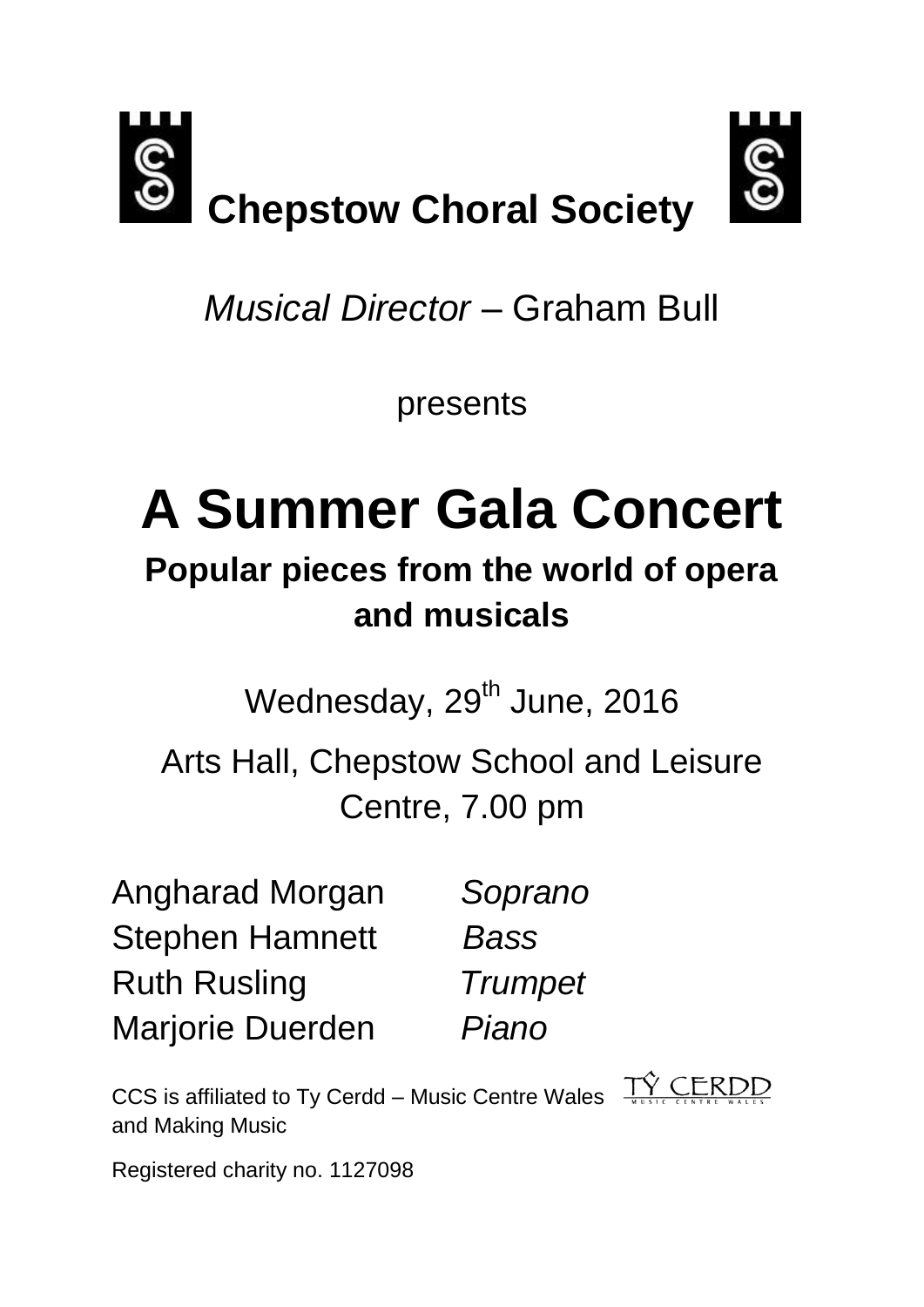# **Welcome to our Summer Concert 2016**

On behalf of Chepstow Choral Society I am delighted to welcome you all to our Summer Gala Concert.

It is with great pleasure that we welcome Angharad Morgan (Soprano), Stephen Hamnett (Bass) and Ruth Rusling (Trumpet) to join us tonight in a wonderful evening of music from the world of opera and musicals.

Tonight is a very special evening for our Assistant Musical Director, Marjorie Duerden. Marjorie joined Chepstow Choral Society in 1991 as a singing member and became its Assistant Musical Director in 2001. After many years of dedication it is time for her to retire from this position and return to the soprano section of the choir. Thank you Marje for all your hard work and your commitment to CCS over these last years. Have fun singing!

May I take this opportunity to thank you, our audience, for supporting the Society in keeping choral music alive in Chepstow. Without your support and encouragement this would not be possible.

Thank you also to our front of house team and unseen helpers who constantly work behind the scenes to ensure a smooth performance.

Please join us after this performance for light refreshments and a drink.

Sue Carter.

Chairman, Chepstow Choral Society.

\*\*\*\*\*\*\*\*\*\*\*\*\*\*\*\*\*\*\*\*\*\*\*\*\*\*\*\*\*\*\*\*\*\*\*\*\*\*\*\*\*\*\*

# **The next CCS concerts!**

*Sunday, December 11 th , 2016; 3.00pm Christmas Celebration* St Mary's Priory Church, Chepstow

*Saturday, April 1st, 2017; 7.30pm Mozart Requiem* St Mary's Priory Church, Chepstow

[www.chepstowchoralsociety.org.uk](http://www.chepstowchoralsociety.org.uk/)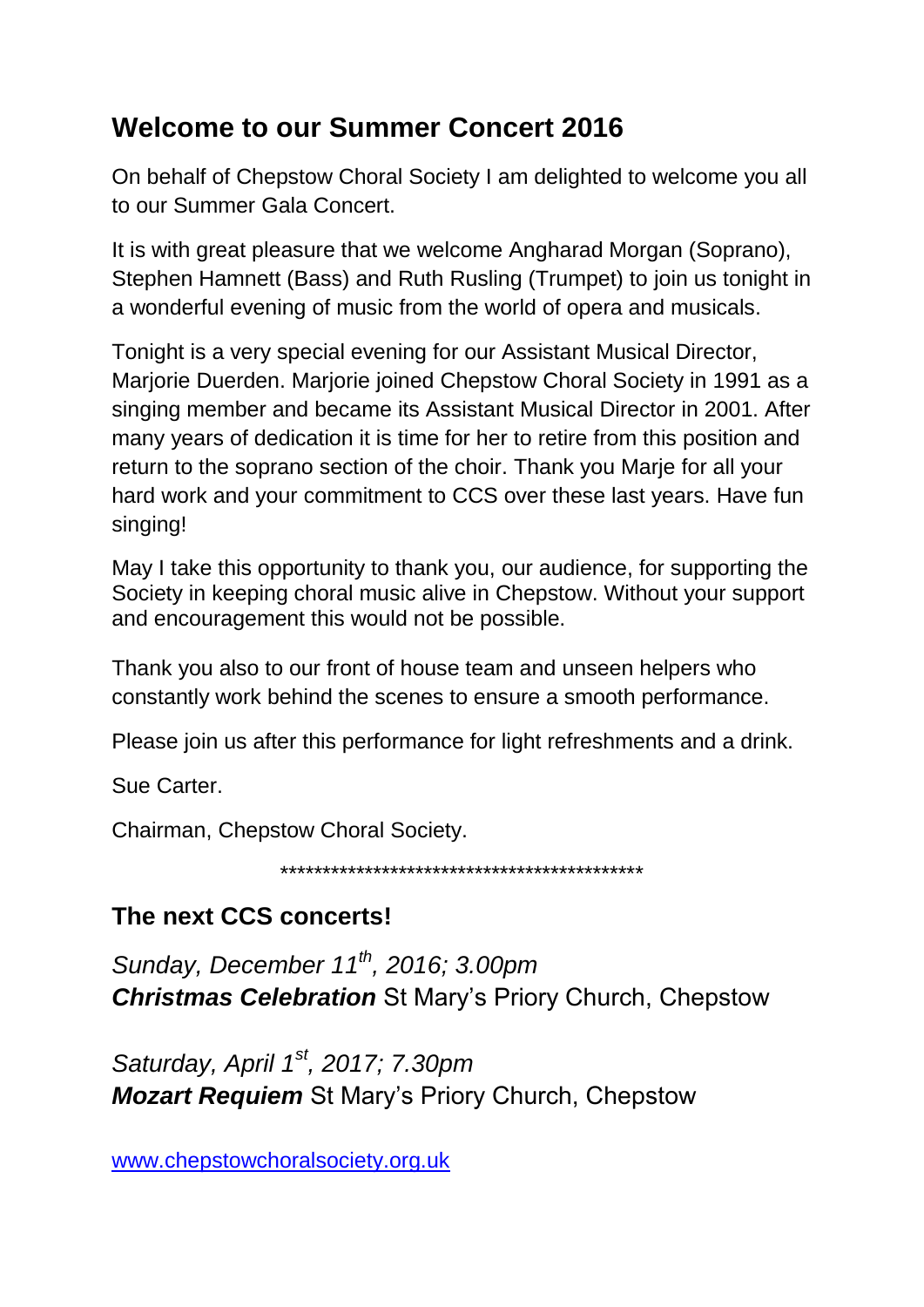# **Programme**

### *Part 1*

| <b>Choir</b>                                   |                            |
|------------------------------------------------|----------------------------|
| <b>Bridal Chorus (Lohengrin)</b>               | Wagner                     |
| Chorus of Wedding Guests (Lucia di Lammermoor) | Donizetti                  |
| <b>Choir and Soprano</b>                       |                            |
| Voyagers' Chorus (Idomeneo)                    | Mozart                     |
| Duet – Soprano and Baritone                    |                            |
| La' Ci Daren la Mano <i>(Don Giovanni)</i>     | Mozart                     |
| <b>Choir and Baritone</b>                      |                            |
| Waltz Scene (Eugene Onegin)                    | Tchaikovsky                |
| Solo – Soprano                                 |                            |
| O Mio Babbino Caro (Gianni Schicchi)           | Puccini                    |
| Rusalka's Song to the Moon (Rusalka)           | Dvořák                     |
| <b>Choir and Trumpet</b>                       |                            |
| Triumphal Scene <i>(Aida)</i>                  | Verdi                      |
| <b>Brief Interval</b>                          |                            |
| Part 2                                         |                            |
| <b>Choir, Baritone and Trumpet</b>             |                            |
| Entrance and March of the Peers &              | W.S. Gilbert &             |
| When Britain Really Ruled the Waves            | <b>Sir Arthur Sullivan</b> |

*(Iolanthe)*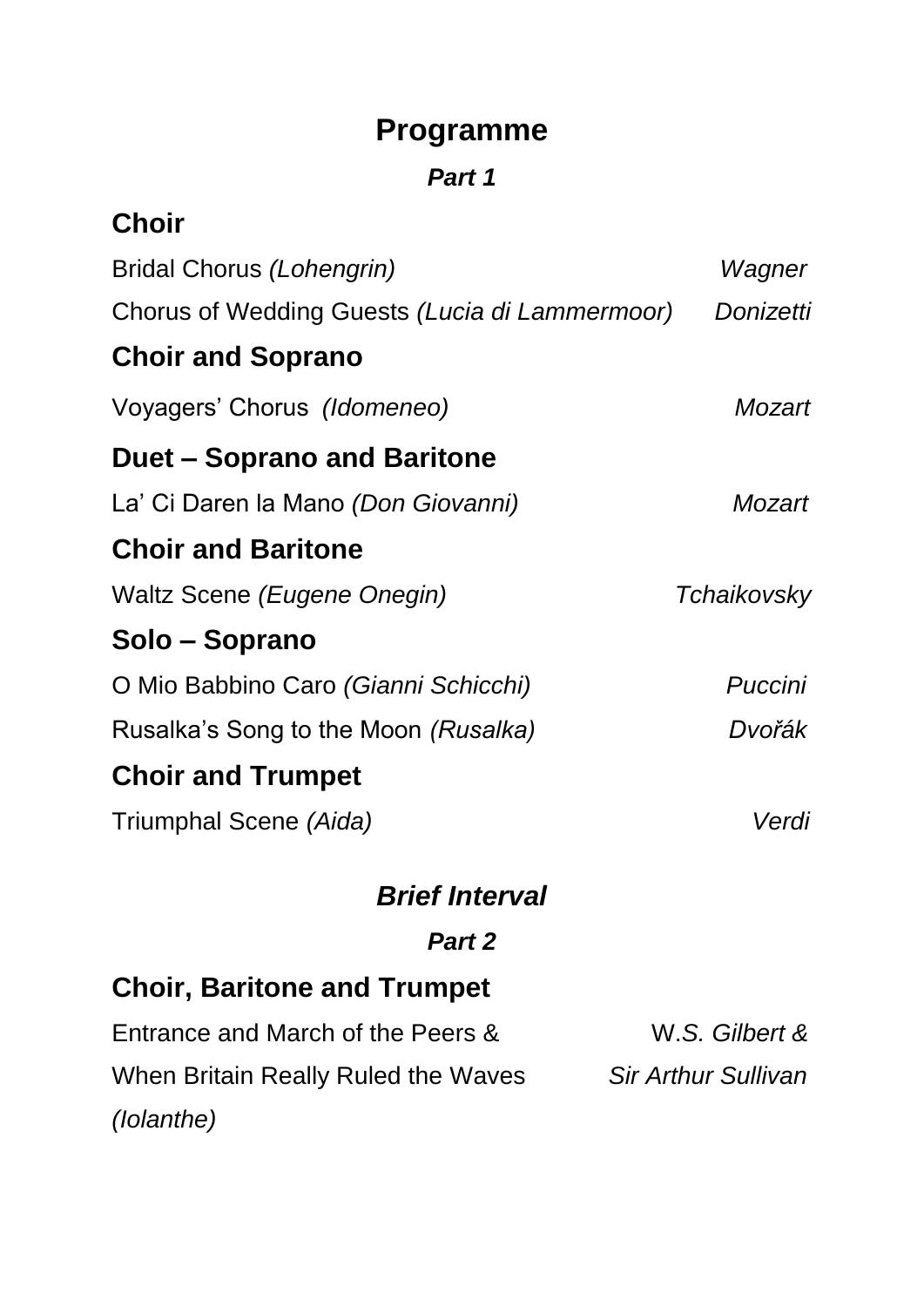# **Solo – Baritone**

The Tale of the Oyster *(50 Thousand Frenchmen) Cole Porter*

# **Solo – Trumpet**

# **Solo – Soprano & Duet – Soprano and Baritone**

Summertime & *George Gershwin*

Bess You is My Woman Now *(Porgy and Bess)*

# **Choir**

Choral Selection from *West Side Story Leonard Bernstein* 

*& Stephen Sondheim (arr. William Stickles)*

Please join us for light refreshments and drinks after the performance. (Oysters will NOT be served this evening!)

#### **Angharad Morgan –** *Soprano*

Angharad was born in South Wales and began singing at an early age. She is a graduate of the Royal Welsh College of Music and Drama where she was awarded a full scholarship in 2000 and the Wales International Academy of Voice where she studied with International Tenor Dennis O'Neill and renowned Soprano Nuccia Focile. She continues to study under the tutelage of Nuccia Focile. She has also had the privilege of being tutored by Dame Kiri Te Kanawa. She is the recipient of the Valetta Jacobi Award for Sopranos, the Lee Freeman Memorial Scholarship and the Russell Sheppard Memorial Scholarship. In 2003 she won the title of Vale Singer of the Year, in 2011 was second in The London Welsh Singer of the Year Competition, and in 2013 she was a finalist of the prestigious MOCSA Competition.

Angharad has performed in a variety of venues both home and abroad and is renowned for her versatility and wide ranging repertoire. On the concert platform she has had the opportunity to work with some of Wales' most prestigious musical ensembles and soloists including duetting with Elin Manahan Thomas at St David's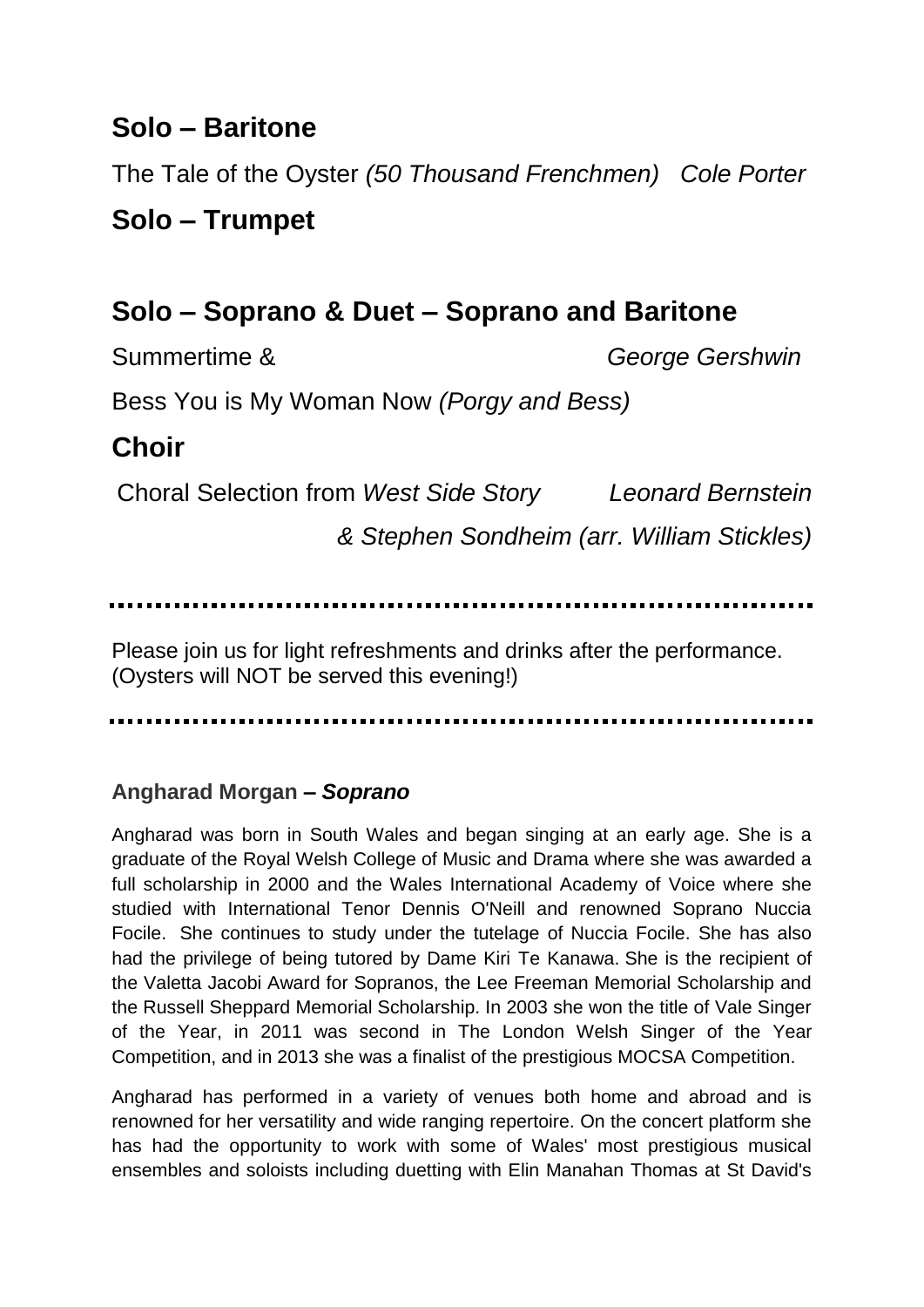Hall and with Jason Howard at the Wales Millennium Centre, and she has performed in concert with Bryn Terfel as one of the first recipients of the Bryn Terfel Foundation. Her concert and oratorio experience includes: Brahms *Requiem;* Mozart *Mass in C Minor, Vesperae Solennes de Confessore, Requiem, Mass in C* and *Exsultate Jubilate;* Handel *Messiah* and *Dixit Dominus;* Haydn *Maria Theresa Mass, Creation*  and *Nelson Mass;* Dvořák *Requiem*; Fauré *Requiem*; Vivaldi *Gloria*; Rutter *Requiem*  and *Magnificat.*

Operatic credits include Sandman *Hansel and Gretel,* Sister Blanche *Dialogue of the Carmelites,* Lucia *The Rape of Lucretia,* First Lady *'Die Zauberflöte,* Miss Wordsworth *Albert Herring* and The Innkeepers Wife in *The Cunning Little Vixen* – all for RWCMD – Donna Elvira *'Don Giovanni'* for the Opera School of Wales, Second Woman in Delius *A Villiage Romeo and Juliet* and Peasant Farmer in Chabrier's *Le Roi Malgre Lui* for her Wexford Festival Opera debut. She has also performed Alice Ford (Cover) in *'Falstaff'* and Arminda in *'La Finta Giardiniera'* for Glyndebourne Festival Opera, and the Dew Fairy in '*Hansel Und Gretel'* for Glyndebourne Touring Opera. 2013 saw Angharad take her place at Glyndebourne Festival Opera where she was privileged to be one of three of the company's Jerwood Young Artists and where she created and played the role of Ione in newly commissioned work *Wakening Shadow* by Luke Styles. Last season's highlights included Marguerite in *Faust* for Swansea City Opera, Alice Ford for Opera Project and guest soloist at the Welsh Proms with the Royal Liverpool Philharmonic Orchestra. This season Angharad performs the role of Musetta in *La Boheme* for Swansea City Opera, a production that tours throughout the UK.

Angharad is supported by both the Dennis O'Neill Foundation and the Bryn Terfel Foundation.

#### **Stephen Hamnett –** *Bass/Baritone*

Stephen is an alumnus of The Royal Welsh College of Music and Drama where he studied singing as part of his degree in music. Whilst there he took part in many performances and workshops including performances at St David's Hall, a Master Class with Sir Geraint Evans and the inaugural tour of the National Youth Choir of Wales. After gaining his degree, Stephen joined the choir of Llandaff Cathedral serving as principle Bass Lay Clerk for many years, while performing with many choirs and music groups throughout the UK and Europe. He regularly takes part in recordings and broadcasts.

Stephen now sings with Bristol, Worcester and Gloucester Cathedral choirs, the BBC National Orchestra of Wales Chorus, the BBC Singers, Cambrian consort, Fitzeharding consort, and is an extra chorus member with WNO; however most of his time is taken up with duties as a Second Bass in Only Men Aloud.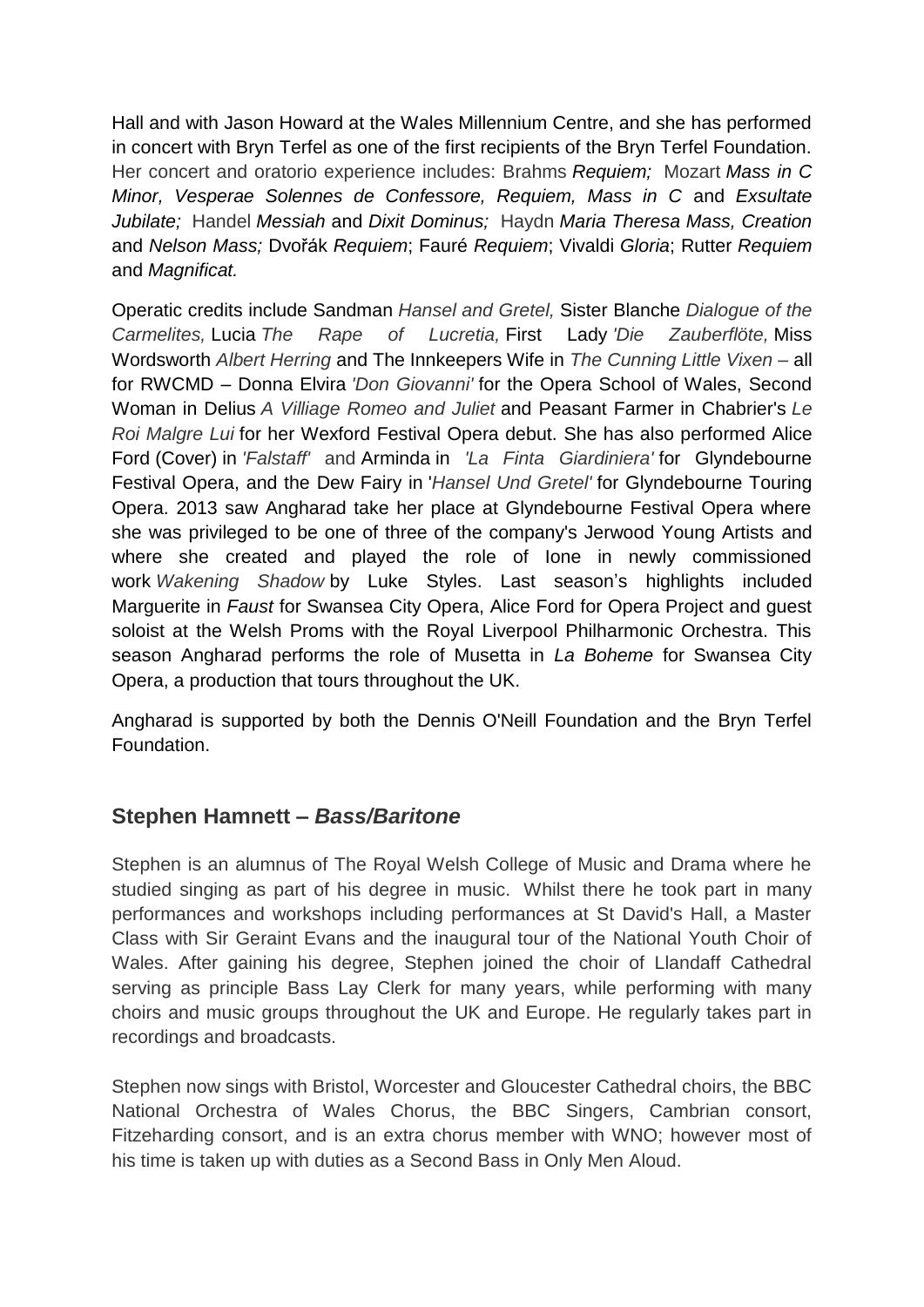#### **Ruth Rusling –** *Trumpet*

Ruth started playing the piano in 1979, aged 6, and then moved on to the trumpet and cornet a year later. Her first trumpet solo was that same year, as a herald in her first school Christmas play. She progressed quickly and passed her grade 8 trumpet at the tender age of 12. She was involved in Worcestershire county music service groups and performed Haydn's trumpet concerto with the county orchestra whilst still at school. She was part of the fanfare group when Princess Diana opened the new Worcestershire County Hall and played at the Royal Albert Hall as part of the Kings Schools Anniversary concert in front of The Queen. She has been invited to play the trumpet for a number of scratch versions of *Messiah* and played for a short period with the Hull Philharmonic Orchestra including a film music special. Her main passion, however, is Brass Bands. She has been an active member of the Brass Band Movement since she started playing cornet and it has taken her all over Europe. She has had the fortune to compete at a number of levels in the national finals of the Brass Band Championships in such venues as The Royal Albert Hall and Birmingham Symphony Hall. She currently plays cornet for The Forest of Dean Brass and enjoys occasional trumpet work.

#### **Marjorie Duerden –** *Piano and Assistant Musical Director*

Marjorie commenced piano lessons on her eighth birthday with Herbert Shaw, a distinguished teacher in Nelson, Lancashire, and it was her principal instrumental study with Doreen Stanfield at the London College of Music (1967-1970), achieving her Licentiate Diploma (LLCM) during her Graduate course (GLCM). A post-graduate teaching diploma (PGCEd) at Lancaster in 1971 was followed by music teaching posts in Lancashire and Midlothian. She moved to Sheffield in late 1976 and within a year had established a growing piano teaching practice which thrived, seeing pupils progress from beginners level to Associate Diploma (ALCM) level in a couple of cases. Marjorie moved to Chepstow in 1991.

In addition to her piano work, Marjorie discovered a love for choral singing from an early age, which developed when at Nelson Grammar School, Lancashire, where she was fortunate to be a student of Dr Colin Hand, and continued through her College days. She was involved in all the College choral groups, and sang with the London Student Chorale. Between 1976 and 1991 she was a singing and committee member of Sheffield Philharmonic Chorus. Opportunities also arose to join with the Halle Chorus during this period, and Marjorie has fond and lasting memories of singing many of the great choral masterpieces with some of the most prominent national and international conductors of the time.

After coming to Chepstow in 1991, she joined Chepstow Choral Society and her musical activity centred on choral singing for several years, but in 1999 she shared some piano accompanying duties, subsequently becoming the Society's piano accompanist in 2001. This has resulted in performances in many of the Society's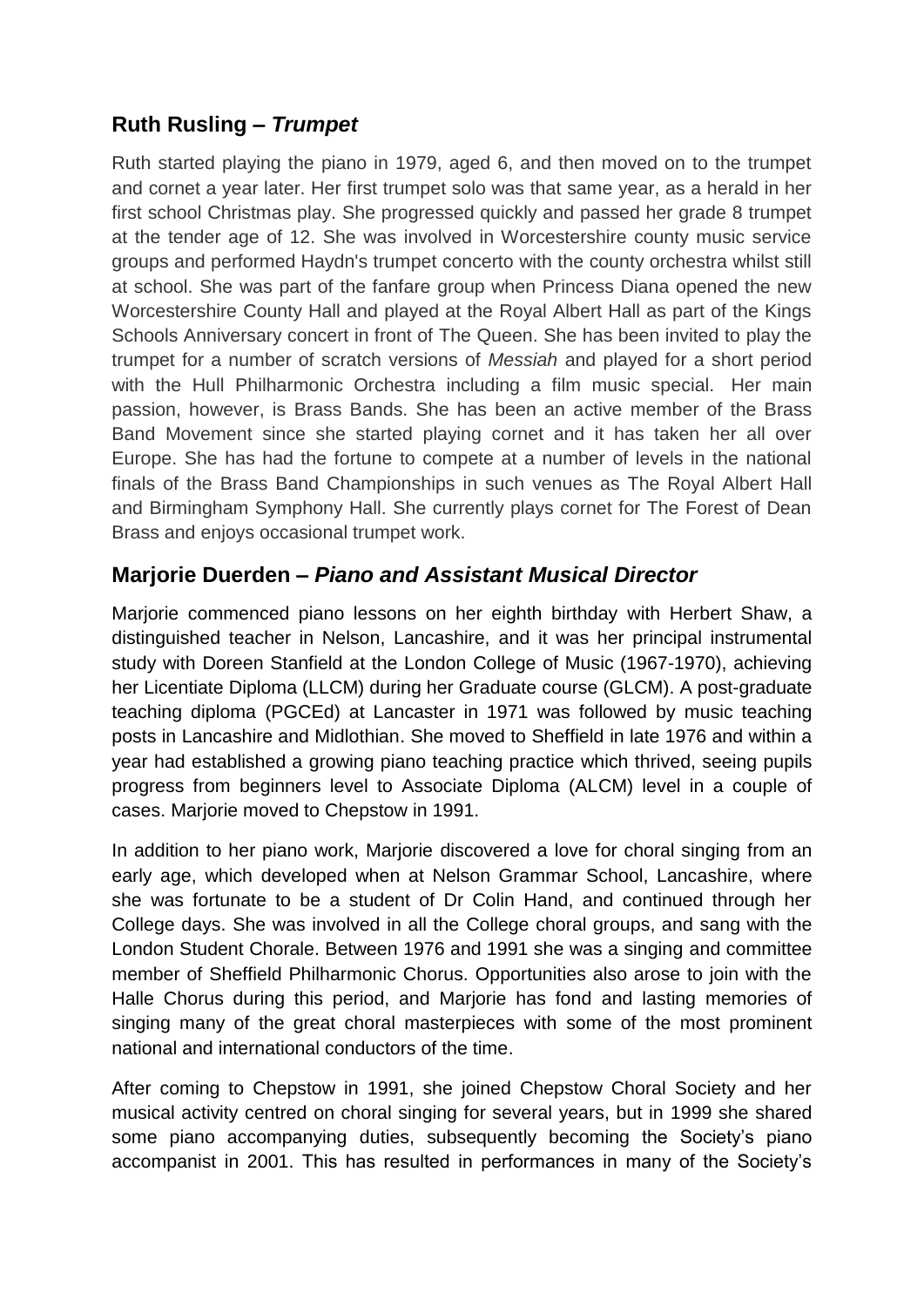concerts in recent years in both a solo and accompanying capacity, with Marjorie being privileged to play in some concerts requiring major piano involvement – most notably, Rossini's *Petite Messe Solennelle* , Carl Orff's *Carmina Burana* and Brahms's *Liebeslieder* (both piano duet), *Salute for Trafalgar 2005,* Coleridge-Taylor's *Hiawatha's Wedding*, Stanford's *Songs of the Fleet,* and many highly varied concert items ranging from oratorio, opera, cantatas, part songs, and medleys with choir and soloists alike, as well as playing continuo with the orchestra on numerous occasions (including Handel's *Messiah,* JS Bach's *St John Passion,* Vivaldi's *Gloria,*  Haydn's *Nelson Mass,* Bruckner's *Requiem* to name but a few).

In recent years Marjorie has equally enjoyed the privilege of accompanying soloists, not only at CCS concerts but also for a variety of recitals, and with various ensembles both locally and further afield. Her love of the piano is as strong as it was when she commenced lessons – and will remain so! However, she also continues a deep personal interest and enthusiasm for her second love – choral singing – and working with Chepstow Choral Society to continue making "live" choral performances a reality in the smaller towns of our nation despite many current pressures.

#### **Graham Bull –** *Conductor and Musical Director*

Graham Bull started his musical career as a chorister at Christ Church Cathedral School, Oxford. He gained his Music degree from Exeter University in 1981, specialising in conducting and composition. As a member of the BBC National Chorus of Wales for many years, he enjoyed singing under a host of conductors including Simon Rattle, Neville Marriner and John Elliott Gardiner, and being involved in countless broadcasts and recordings for BBC Radio 3 and TV, including several BBC Proms concerts. During the 1980s and 90s he also sung for and conducted the Exeter Cathedral Chamber Choir – directing services in St Paul's Cathedral and Westminster Abbey in London, as well as in provincial city cathedrals.

Graham took up the role of Musical Director of Chepstow Choral Society in 1998 and has helped the choir to build an enviable repertoire of classics and less frequently performed works. He is also Principal Conductor of Bristol Millennium Orchestra.

#### **CCS always welcomes new members!**

Singing lifts the spirits and brings happiness to those that do it! – singing in a choir also gives a sense of collective pleasure. Everyone in CCS just loves singing. We welcome new singers in all voice sections – soprano, alto, tenor and bass. If you would like to sing with us, we would love to hear from you. We do not have a formal audition policy. Prospective members should contact Marjorie Duerden (tel. 01291 623310 or through the website link). *No-one* is excluded from singing membership on grounds of lack of previous choral experience, ability to play instruments, etc, many members have joined without any of these experiences.